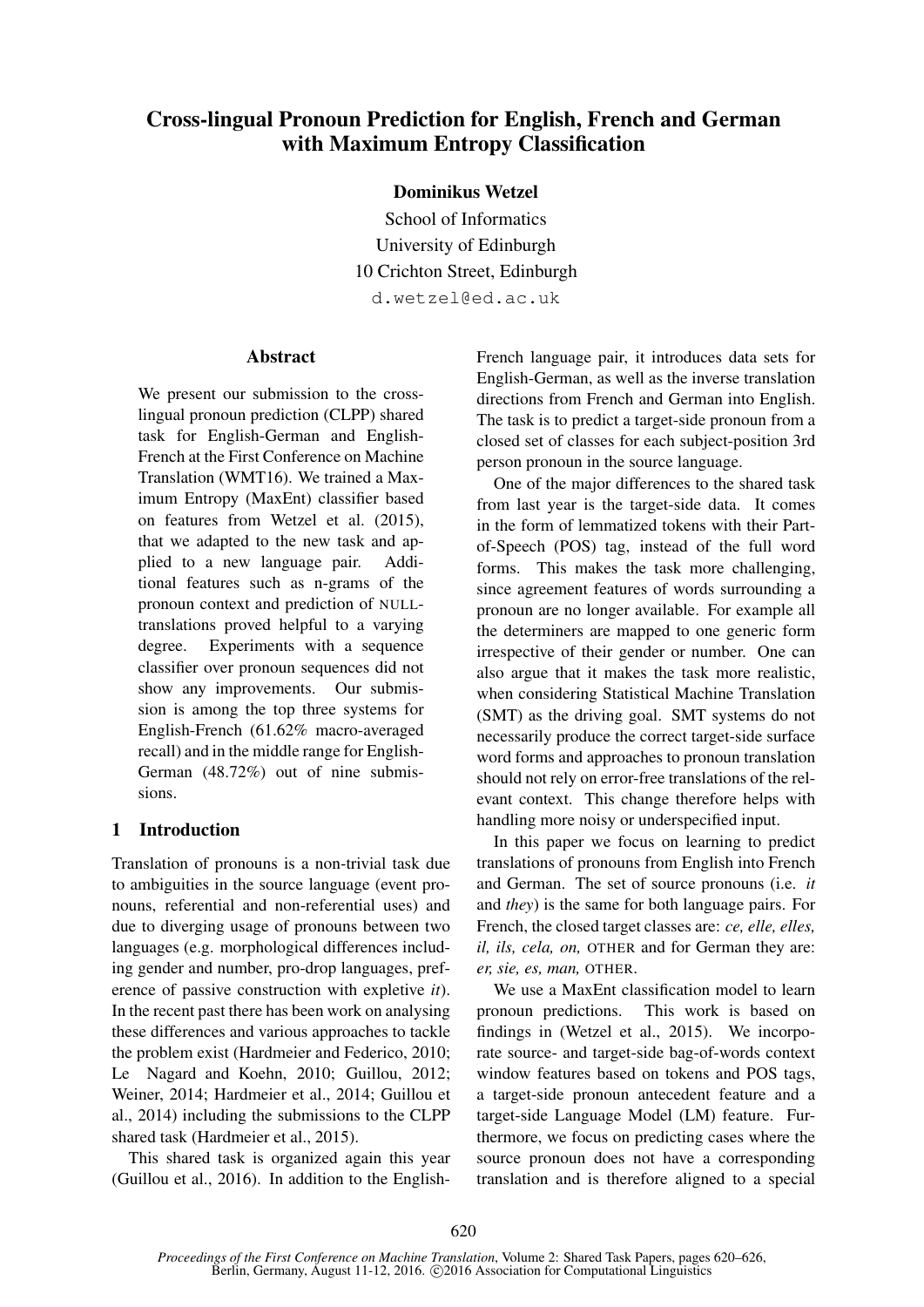NONE token. We conduct additional experiments in an attempt to exploit the sequential character of coreference chains that contain pronouns by using linear-chain Conditional Random Fields (CRFs).

# 2 Related Work

The CLPP shared task from last year (Hardmeier et al., 2015) had eight contributions and a very strong baseline. The official macro-averaged F1 metric ranked the baseline highest, however in terms of accuracy, a few of the submission managed to perform better.

Tiedemann (2015) explores models for CLPP with the focus on using only simple features. The major simplification is that no coreference resolution is performed. Experiments on using a sequence model for classification are reported, which makes predictions based on previous classification choices. However, only a degradation of performance was observed. One possible reason for that is that not every preceding classification choice corresponds to a mention of the same entity, and hence should only influence the current choice if it does. This distinction was not captured by (Tiedemann, 2015). We also explore the usefulness of a sequence classifier, however our sequences are more informed in that they follow automatically resolved source-side coreference chains.

Pham and van der Plas (2015) train a Multi-Layer Perceptron. Features consist of wordembeddings of local context words, averaged word vectors of target-side antecedents of a pronoun obtained via automatic coreference chains from the source projected to the target side via wordalignments and additional vectors containing morphological information. They use a subset of the types of our features, however integration is via word-embeddings and training is based on Neural Networks. They could not find any improvements when including target-side antecedents via source side coreference chains.

# 3 Features

In this section we motivate and describe the types of features we extract for learning the MaxEnt classifier and the CRF models. For a more detailed description of the features from last year, please refer to (Wetzel et al., 2015).

### 3.1 Context window

For each training instance, i.e. for each source pronoun for which we want a prediction, we extract a bag of words consisting of the  $\pm 3$  tokens around the source pronoun. Additionally, we extract the tokens in the  $\pm 3$  context window of the aligned target pronoun. The source-side feature consists of tokens in their full form, whereas the target-side feature uses the lemmatized tokens from the training data.

Additionally, we extract POS tags for these tokens. For the source side we automatically obtain POS tags with StanfordCoreNLP (Lee et al., 2013). For the target side the POS tags are provided as part of the training and test data.

A common strategy to improve linear classifiers is to include combinations of features so that the classifier can tune additional weights if predictive n-gram combinations provide useful information. Therefore, we experiment with combining the above context window features within each type. In addition to the unigram values, we extract n-gram values by concatenating adjacent tokens or POS tags.

All of the above features are extracted both from the source and the target side.

#### 3.2 Pleonastic pronouns

Pleonastic pronouns are non-referential pronouns, i.e. they do not have an antecedent in the discourse. They behave differently compared to referential pronouns, e.g. grammatical agreement requirements do not exist. We use Nada (Bergsma and Yarowsky, 2011) to get an estimate if a particular pronoun is pleonastic and integrate this estimate directly as feature value into our classifier.

Furthermore, the Stanford deterministic coreference system (Lee et al., 2013), which we use in the feature described in Section 3.4, only has a very basic rule-based detection mechanism for pleonastic pronouns. Intuitively, Nada's estimates should therefore counterbalance erroneous handling in coreference resolution.

This feature is only applied on the source side.

# 3.3 Language Model prediction

LMs provide a probability of a sequence of words trained on large monolingual corpora and are used in SMT as a model to encourage fluency, i.e. producing typical target-language sentences. Wetzel et al. (2015) incorporated a LM feature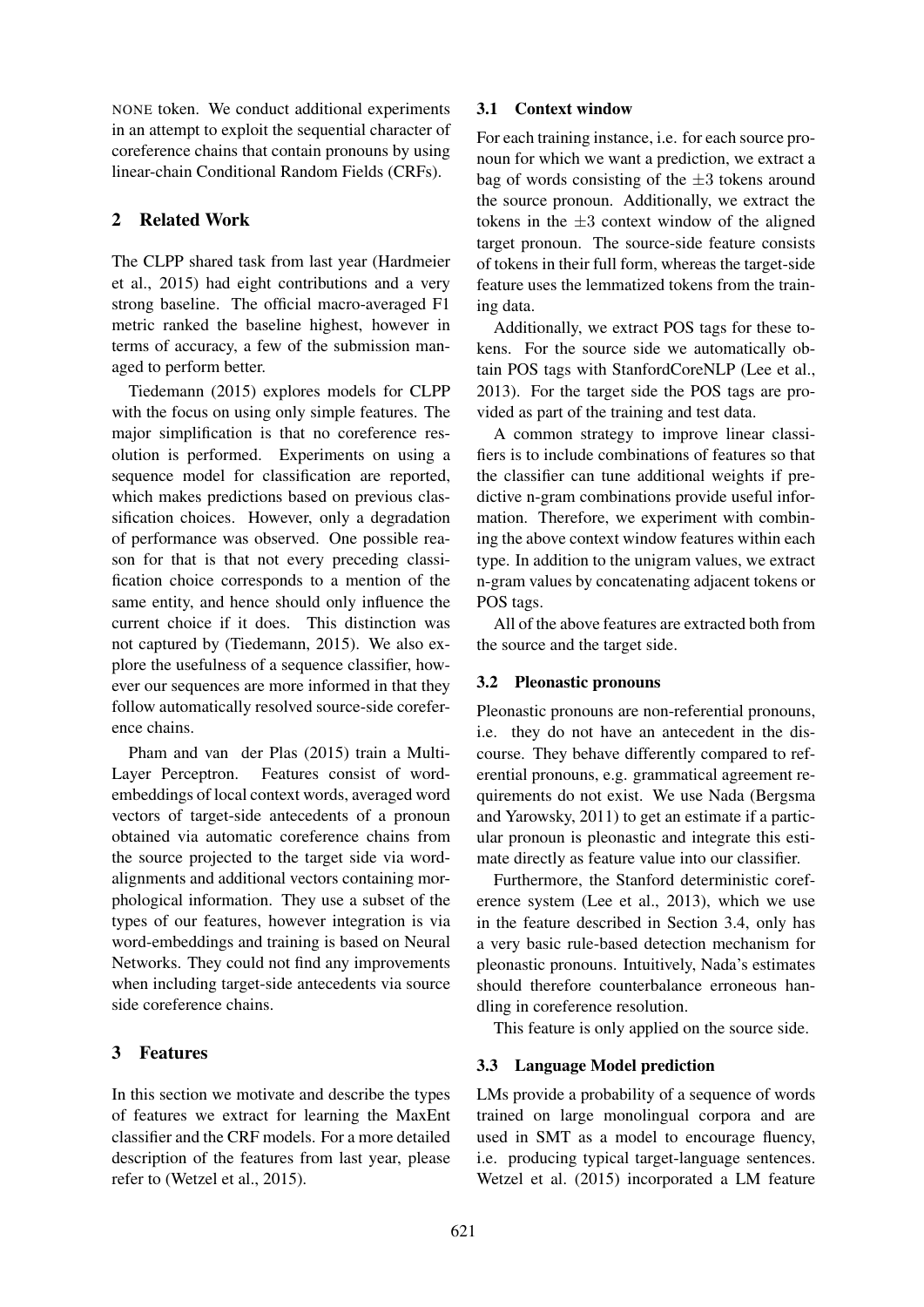based on the preceding 5-gram context of a target pronoun, by utilising the conditional probability  $P(classLabel_5|w_1, w_2, w_3, w_4)$ , where classLabel is one of the class labels from the closed set of target classes, or the OTHER class, and w are the preceding words. This ignored any information following the pronoun, which could as well be indicative of the correct prediction. Therefore, we expand the feature to provide a rating for the entire sentence, i.e.  $P(\langle s \rangle, w_1, ..., classLabel, ..., w_n, \langle s \rangle)$ , where n is the sentence length, and  $\langle s \rangle$  and  $\langle/s \rangle$  are sentence boundary markers.

The class label that produces the highest scoring sentence according to the LM is then used as a feature value in our classifier. To obtain such a prediction for the class labels that correspond to pronouns we can directly substitute the target-side pronoun placeholder with each class label when querying the LM.

The OTHER class requires special treatment, since it does not occur as such in the LM training data. We approximate the probability for this class in the same way as described in (Wetzel et al., 2015). We first collect frequencies of words that are tagged as OTHER from the training data. Then we query the LM with the top-n words as substitute for the placeholder. The highest scoring word within that group then competes as representative for OTHER against the probabilities of the rest of the class labels.

This feature is only applied on the target side.

#### 3.4 Antecedent information

The antecedent feature proved useful in (Wetzel et al., 2015). Intuitively, if we know the closest target-side antecedent of a referential target-side pronoun, we have access to additional information such as grammatical gender and number. Both in German and French, the pronoun has to agree in gender and number with its antecedent. Furthermore, the fact whether we find an antecedent at all should be useful information as well, since it separates referential from non-referential cases.

We perform antecedent detection with the help of source-side coreference chains. We follow the source-side chain that contains the source pronoun of interest in reverse order (i.e. towards the beginning of the document) and check if the token that is aligned to the source-side mention head is a noun. If it is not, the search proceeds. The

| Corpus          | en-de       | en-fr |
|-----------------|-------------|-------|
| NC <sub>9</sub> | 63.72 25.12 |       |
| <b>IWSLT15</b>  | 68.55       | 31.25 |
| <b>TEDdev</b>   | 60.00       | 34.31 |

Table 1: Percentage of NONE within the OTHER class.

reason why we do not just search for the closest noun-antecedent on the source side and then take its projection is that nouns do not necessarily have to align to nouns, but could be aligned to NULL, pronouns, etc. We take the closest noun that we can find on the target side.

Since the target side only contains lemma information, where all gender- or number-specific information has been removed from nouns (or merged to the same token for e.g. determiners), we cannot apply a morphological tagger to give us this information. Therefore, we resort to a simpler method and look up the most frequent gender for a given lemma in a lexicon. We only experiment with this feature on the English-German task.

All of the above features are extracted from the target side (with the help of source-side annotation).

# 3.5 Predicting NONE

Source pronouns do not necessarily have a counterpart in the target language. These cases are recorded in the training data with NONE labels and occur very frequently (cf. Table 1). However, they are not part of the official set of class labels and mapped to the OTHER class for training and testing. If we know that a source pronoun does not have a translation, then this might be useful in an SMT scenario, where a feature function could score phrases higher that do not contain targetside pronouns. For CLPP our expectation is that it should help to improve prediction performance for the very heterogeneous OTHER class.

For training the classifiers we therefore first map all NONE cases from OTHER to NONE, train with the above features and map the final predictions back to OTHER before evaluation.

#### 3.6 Pronoun prediction in a sequence

The MaxEnt classifier makes the assumption that the translation of the pronoun is only dependent on the source and target contexts and the antecedent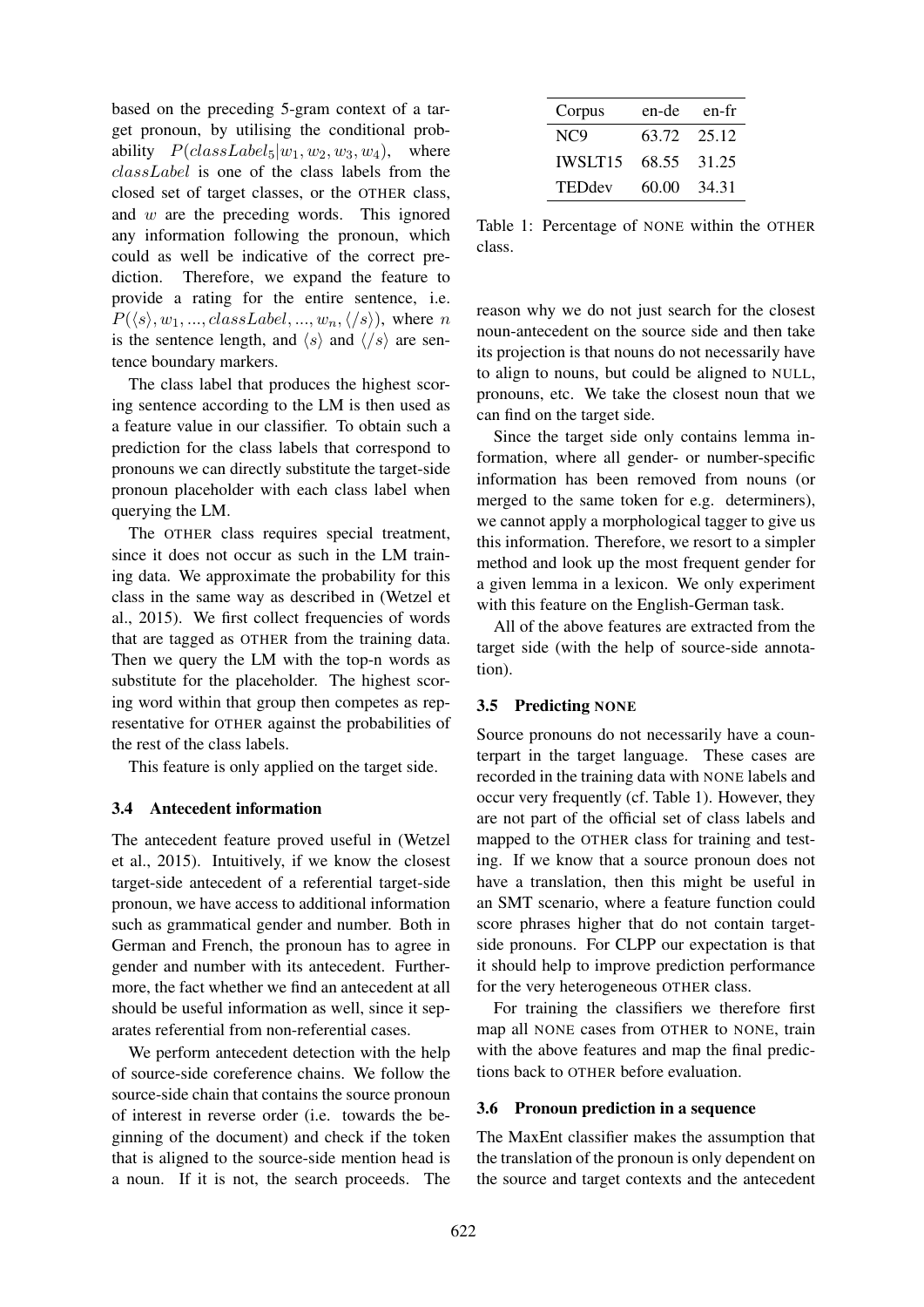| Sequence length | %     |
|-----------------|-------|
| 1               | 74.45 |
| 2               | 15.34 |
| 3               | 5.34  |
| 4               | 2.21  |
| 5               | 1.08  |

Table 2: Percentage of sequence lengths up to 5 in the English-German training data (IWSLT15 and NC9) for the ALLINONE setup.

| Gender    | Frequency |
|-----------|-----------|
| Masculine | 20878     |
| Feminine  | 21221     |
| Neuter    | 12894     |
| Total     | 54993     |

Table 3: Number of nouns with gender information in the raw Zmorge lexicon (zmorge-lexicon-20150315) for German.

it refers to (for referential pronouns). This ignores the fact that pronouns are part of a longer chain of co-referring expressions, among them other pronouns.

Therefore, we first prepare the training and test data such that all pronoun instances that belong to the same coreference chain form one training or testing sequence. We then train a linear-chain CRF with the same features as given above instead of a MaxEnt classifier to predict an optimal sequence of target pronouns, rather than making each prediction independently of the other pronouns. This way, typical patterns of pronoun sequences can be learnt, which might help with the prediction. Table 2 gives the distribution of sequence lengths.

#### 4 Experiments

We first describe the experimental setup of our systems, then briefly describe the data we used and provide information about feature and parameter settings. Finally, we report our results on development and test data.

#### 4.1 Systems

We use Mallet (McCallum, 2002) for training the MaxEnt classifiers and CRF models. For the MaxEnt classifier we use the default settings. For the CRF we train *three-quarter* order models (i.e. one weight for each  $\langle$  feature, label $\rangle$  pair, and one for each  $\langle$  current label, previous label $\rangle$  pair) and only allow label transitions that have been observed in the training data.

In all experiments, we have two setups. The POSTCOMBINED setup, where we split the training and test data for each source pronoun into separate sets, train separate classifiers and combine the predictions after classification. And the ALLINONE setup, where we do not split the data.

The systems marked with *initial* consist of the context window features, the pleonastic pronoun feature, the LM feature and the antecedent information (without gender information). We use *fGender* to refer to the gender feature, *3-gram window* to refer to the n-grams from the context window and *fNone* to refer to the NONE-prediction feature. Systems marked with *sequence* are the CRF models. We submit the best performing system according to the official macro-averaged recall measure on the development set for each language pair as primary test set submission.

The official BASELINE uses LM predictions similarly to our LM feature. Additionally, it attempts to find the optimal predictions for a sentence, if there are multiple pronouns that have to be predicted. It has a NULL penalty parameter that determines the influence of not predicting a pronoun at all. For a more detailed description, please refer to the shared task paper (Guillou et al., 2016).

#### 4.2 Data

For training, we only extract information from the IWSLT15 and NewsCommentary (NC9) corpus. We do not employ the provided Europarl corpus, as it does not come with predefined document boundaries other than parliamentary sessions of a complete day. For development, we use the TEDdev set. For the final submission on the official test set we include TEDdev in the training data.

#### 4.3 Features and parameters

For the LM feature, we take the provided trained models from the shared task, which are 5-gram modified Kneser-Ney LMs that work on lemmatized text. We use KenLM (Heafield, 2011) for obtaining probabilities. As proxy for the OTHER class we use the top 35 words for German, and the top 70 for French.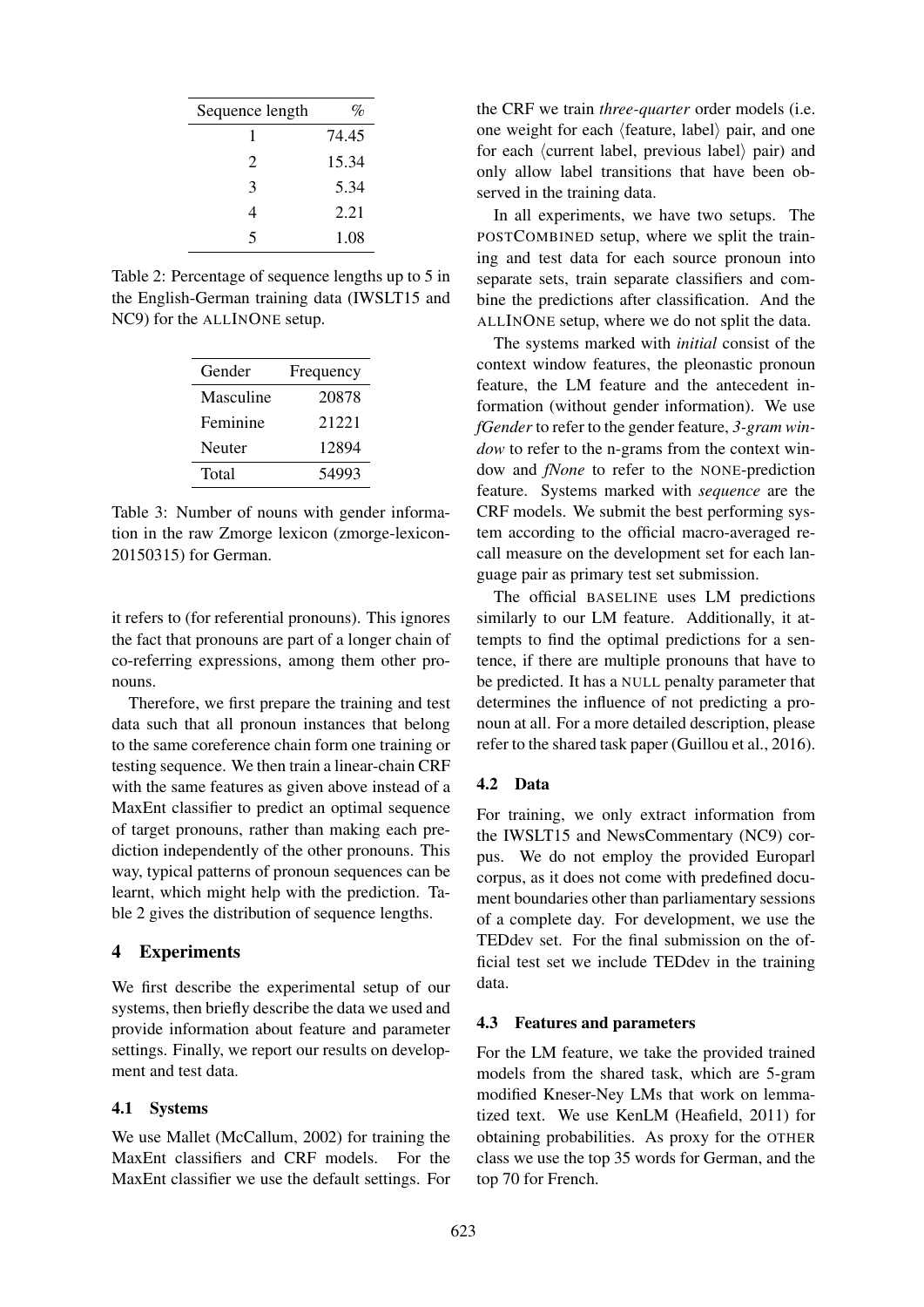|                              | Mac-R | Acc   |
|------------------------------|-------|-------|
| <b>BASELINE</b>              | 34.35 | 42.81 |
| ALLINONE-initial             | 39.24 | 56.14 |
| + fGender                    | 40.00 | 57.37 |
| + fGender, 3-gram window     | 41.21 | 57.72 |
| + fGender, 3-gram win, fNone | 40.86 | 58.77 |
| ALLINONE-sequence-initial    | 35.67 | 54.91 |

Table 4: System performance in percent for English-German on the development data set.

For gender detection of German antecedents we use the lexicon from Zmorge (Sennrich and Kunz, 2014). Gender distribution of nouns is given in Table 3. When a noun has multiple genders in the lexicon, we take the most frequent one for that noun.

The different parameters such as context window size were taken from our findings of the previous year (Wetzel et al., 2015). The n-grams of the context window are extracted for n=1..3 including beginning- and end-of-sentence markers if necessary.

#### 4.4 Results

The results on the development set are given in Table 4 for English-German and in Table 5 for English-French. The final results including the ranks on the official test set of the shared task are given in Table 6.

The initial systems in each language-pair perform much better than the baseline, which is especially noticeable in English-French. Adding the gender feature to the English-German classifier shows some good improvements in performance, thereby confirming the usefulness of adding gender information.

The additional feature that predicts NONE as possible translation is helpful for the English-French pair. Results on English-German showed a decrease in performance with respect to macroaveraged recall. This decrease is surprising, especially considering the much larger frequency of NONE in the German data set (cf. Table 1).

# 5 Discussion

In general, performance is considerably lower for English-German compared to English-French, despite the former having a much smaller set of class

|                           | $Mac-R$     | Acc         |
|---------------------------|-------------|-------------|
| <b>BASELINE</b>           | 40.63 49.73 |             |
| ALLINONE-initial          | 52.25       | - 69 98     |
| $+3$ -gram window         |             | 54.68 73.36 |
| + 3-gram window, fNone    |             | 57.34 74.25 |
| ALLINONE-sequence-initial | 49.27       | - 64.65     |

Table 5: System performance in percent for English-French on the development data set.

|                     |        | en-de              | en-fr  |                    |  |
|---------------------|--------|--------------------|--------|--------------------|--|
|                     | Mac-R  | Acc                | Mac-R  | Acc                |  |
| <b>ALLINONE</b>     | 48.725 | 66.32 <sub>6</sub> | 61.624 | 71.31 <sub>3</sub> |  |
| <b>POSTCOMBINED</b> | 47.75  | 64.75              | 59.83  | 68.63              |  |
| BASELINE-1          | n/a    | n/a                | 50.85  | 53.35              |  |
| BASELINE-2          | 47.86  | 54.31              | n/a    | n/a                |  |

Table 6: Official shared task results. Ranks of our primary submission are given in subscripts with a total of nine submissions for each language pair.

|              | £.              |                      | $\cdot$ ie |                      |  | es                   |               | man             |                      | OTHER                   |      |                 |  |              |  |   |
|--------------|-----------------|----------------------|------------|----------------------|--|----------------------|---------------|-----------------|----------------------|-------------------------|------|-----------------|--|--------------|--|---|
|              |                 |                      |            |                      |  |                      |               |                 |                      |                         |      |                 |  | <b>Total</b> |  |   |
| er           | 4/4             |                      |            | $\frac{2}{2}$        |  | $\frac{3}{8}$        |               |                 |                      |                         | 6/1  |                 |  | 15           |  |   |
| sie          | 3/2             |                      |            | 73/100               |  | 11/15                |               |                 | $\frac{3}{2}$ .      |                         | 34/7 |                 |  | 124          |  |   |
| es           | $\mathcal{Y}.$  |                      |            | 9/4                  |  | 61/85                |               | $\mathcal{Y}$ . |                      | 27/12                   |      |                 |  | 101          |  |   |
| man          |                 |                      |            | $\frac{1}{2}$        |  | $\frac{2}{4}$        |               | 1/1             |                      | 5/2                     |      |                 |  |              |  | 8 |
| <b>OTHER</b> | $\frac{2}{1}$   |                      |            | 11/17                |  | $\frac{7}{16}$       |               |                 |                      | 115/101                 |      |                 |  | 135          |  |   |
| <b>Total</b> | 11/7            |                      |            | 95/124               |  | 84/128               |               | $\frac{6}{1}$   |                      | 187/123                 |      |                 |  | 383          |  |   |
|              |                 | elle                 |            | elles                |  |                      |               |                 | cela                 |                         |      | OTHER           |  |              |  |   |
|              | ce              |                      |            |                      |  |                      | еļЕ:          |                 |                      | $\overline{\mathrm{m}}$ |      |                 |  | Total        |  |   |
| ce           | 58/60           | $\cdot$              |            | $\ddot{\phantom{0}}$ |  | $\frac{6}{6}$        | $\frac{1}{1}$ |                 | Ψ.                   |                         |      | $\frac{3}{1}$   |  | 68           |  |   |
| elle         | $\frac{2}{2}$   | 10/9                 |            | $\mathcal{Y}$ .      |  | $\frac{5}{8}$        | $\frac{1}{1}$ |                 | $\frac{2}{3}$        |                         |      | $\mathcal{Y}$ . |  | 23           |  |   |
| elles        | $\mathcal{Y}$ . | $\mathcal{Y}$ .      |            | $\frac{3}{6}$        |  | $\blacksquare$       | 15/17         |                 | 1/.                  | $\frac{1}{2}$           |      | $\frac{2}{1}$   |  | 25           |  |   |
| il           | $\frac{5}{6}$   | $\frac{1}{6}$        |            | $\cdot$              |  | 43/43                | $\frac{2}{1}$ |                 | 4/3                  | $\frac{2}{2}$           |      | 4.              |  | 61           |  |   |
| ils          |                 | $\ddot{\phantom{0}}$ |            | 9/7                  |  | $\ddot{\phantom{0}}$ | 54/63         |                 | $\ddot{\phantom{0}}$ | $\ddot{\phantom{0}}$    |      | $\frac{8}{1}$   |  | 71           |  |   |
| cela         |                 | $\frac{3}{1}$        |            |                      |  | 8/7                  | $\sim$        |                 | 15/20                | $\frac{1}{1}$           |      | 4/2             |  | 31           |  |   |
| on           |                 |                      |            |                      |  | $\frac{1}{2}$        | $\frac{2}{4}$ |                 |                      | $\frac{6}{4}$           |      | $\frac{1}{2}$   |  | 9            |  |   |
| <b>OTHER</b> | $\frac{1}{3}$   | 1/.                  |            |                      |  | 4/7                  | 1/2           |                 | 1/1                  | ·/2                     |      | 77/72           |  | 85           |  |   |
| Total        | 68/71           | 17/16                |            | 14/13                |  | 66/72                | 74/87         |                 | 24/27                | 9/10                    |      | 101/77          |  | 373          |  |   |

Table 7: Confusion matrices for the ALLINONE classifier on the English-German (top) and English-French (bottom) test set. Row labels are gold labels and column labels are labels as they were classified. Dots represent zeros. Numbers to the left represent our shared task submissions, numbers to the right are for the results when we removed the LM feature from these submissions.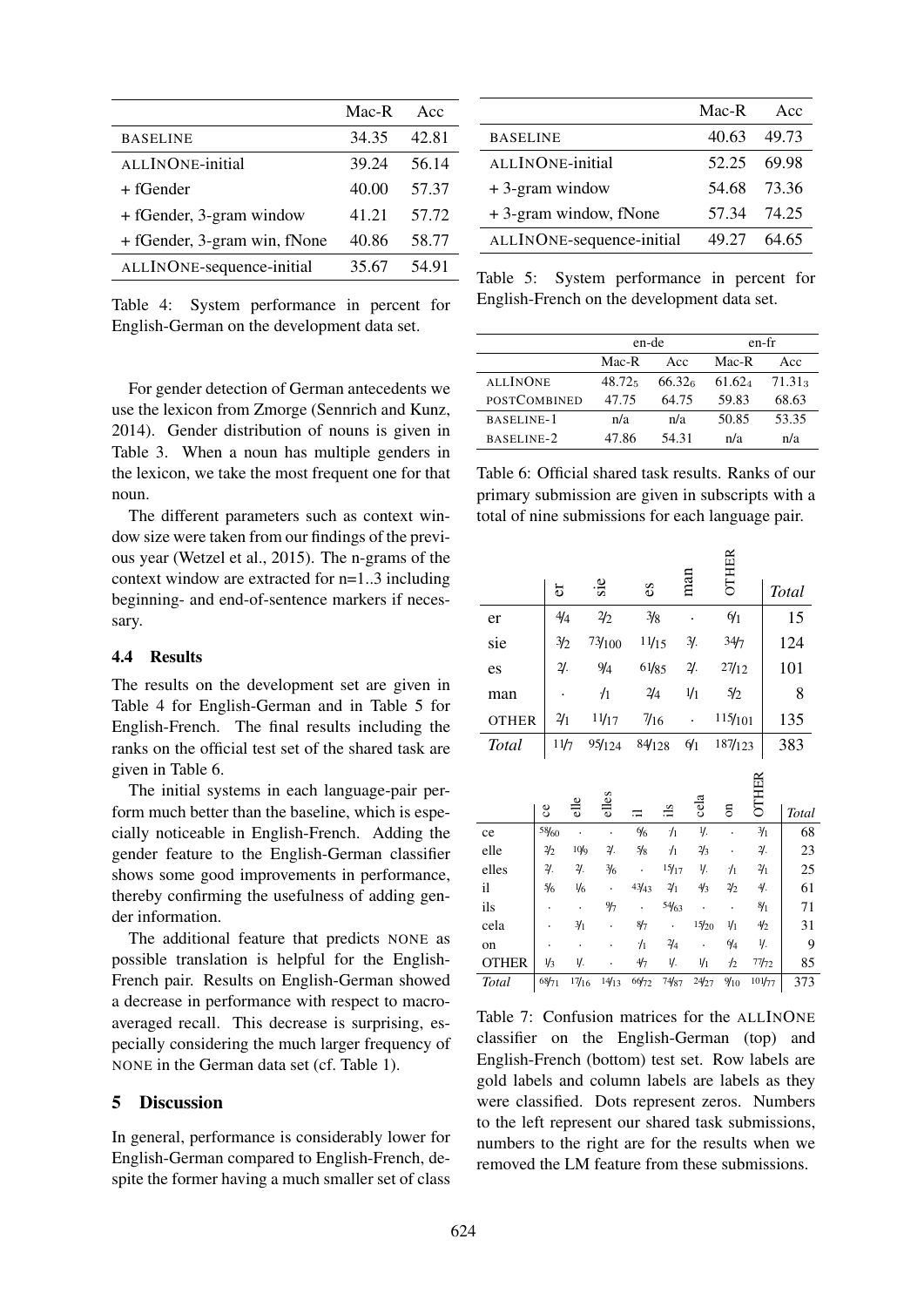|                 | en-de |       | en-fr |       |  |
|-----------------|-------|-------|-------|-------|--|
|                 | Mac-R | - Acc | Mac-R | Acc   |  |
| <b>ALLINONE</b> | 48.72 | 66.32 | 61.62 | 71.31 |  |
| $-$ fAntecedent | 46.24 | 64.23 | 61.89 | 71.85 |  |
| $-$ fI M        | 55.76 | 75.98 | 63.03 | 74.26 |  |

Table 8: Feature ablation results on the test set when removing the antecedent or LM feature from our submitted systems.

labels to choose from. One reason for that might be that in the former setting, the OTHER class is even more heterogeneous than in French, and taking apart this class to the same degree as in the English-French data sets might be beneficial.

Performance between development and test sets varies greatly despite similar class label distributions (except for a much smaller amount of OTHER instances in the English-French test set). To a certain degree this is expected, however the big changes in performance suggest that there are other differences in the data sets which are worth exploring.

Training a MaxEnt classifier where we substitute our LM feature with predictions from the shared task baseline performed slightly worse. This suggests that a simpler LM feature is sufficient when included in the classifier, and that joint prediction of multiple target pronouns within one sentence is not necessary. However, we did not tune the NULL penalty of the baseline model.

The confusion matrix for English-German in Table 7 (top-left) shows that OTHER is overpredicted, which might explain the overall lower performance of the system compared to other participants. Furthermore, *es* and *sie* are confused by our classifier. For English-French in Table 7 (bottom-left) one can observe that the biggest confusion is between gender in plural pronouns (i.e. *elles* and *ils*). This might be because we did not include any explicit gender information as feature. As above, the OTHER class is also very confused over all cases.

Similarly to our findings from last year, the POSTCOMBINED setup scored consistently worse on the test sets (and only once slightly better on the development set). This provides evidence, that splitting the training data according to source pronouns is counterproductive. Furthermore, it might even be worse for the inverse prediction tasks, since there are a lot more source pronouns, hence making the available data even sparser.

The lemmatization of the French data merges singular and plural forms of *il* into one lemma, similarly for *elle*. The baseline which uses the LM trained on the lemmatized data is therefore never able to predict the plural forms of these two pronouns, resulting in zero precision and recall. This is confirmed by the corresponding confusion matrix. This might also have an indirect impact on the performance of our classifiers, since they use LM prediction as a feature.

Feature ablation experiments shown in Table 8 revealed that the antecedent feature is helpful for English-German, but not for English-French. One possible explanation for this might be that we do not have gender information of the antecedent in French and only adding the antecedent itself might not be sufficient.

Additional ablation experiments showed that the LM feature in fact hurts performance. Removing this feature gives a boost in performance, which brings our systems to the second place (first for accuracy) for English-German and to the third place (second for accuracy) for English-French. This contradicts findings from experiments we conducted for last year's shared task, where adding baseline predictions, which are very similar to our LM feature, greatly improved results. An explanation for this behaviour could be that the LM this year was trained on lemmatized text and therefore performs much worse than when trained on original data. Confusion matrices for these results are given in Table 7 (numbers to the right). For both language pairs we are now underpredicting OTHER, however gaining accuracy on the classes representing pronouns.

## 6 Conclusion

We experimented with MaxEnt classifiers for CLPP applied to English-German and English-French. Some of the features are only useful for one of the two language pairs. Adding LM predictions considerably worsened performance, which is contrary to experiments performed on last year's shared task. Modelling pronoun sequences with CRFs did not prove useful at all.

The greatly varying degree of performance between development and test sets relativizes any findings of the shared task, and it should be further investigated what the cause of that is.